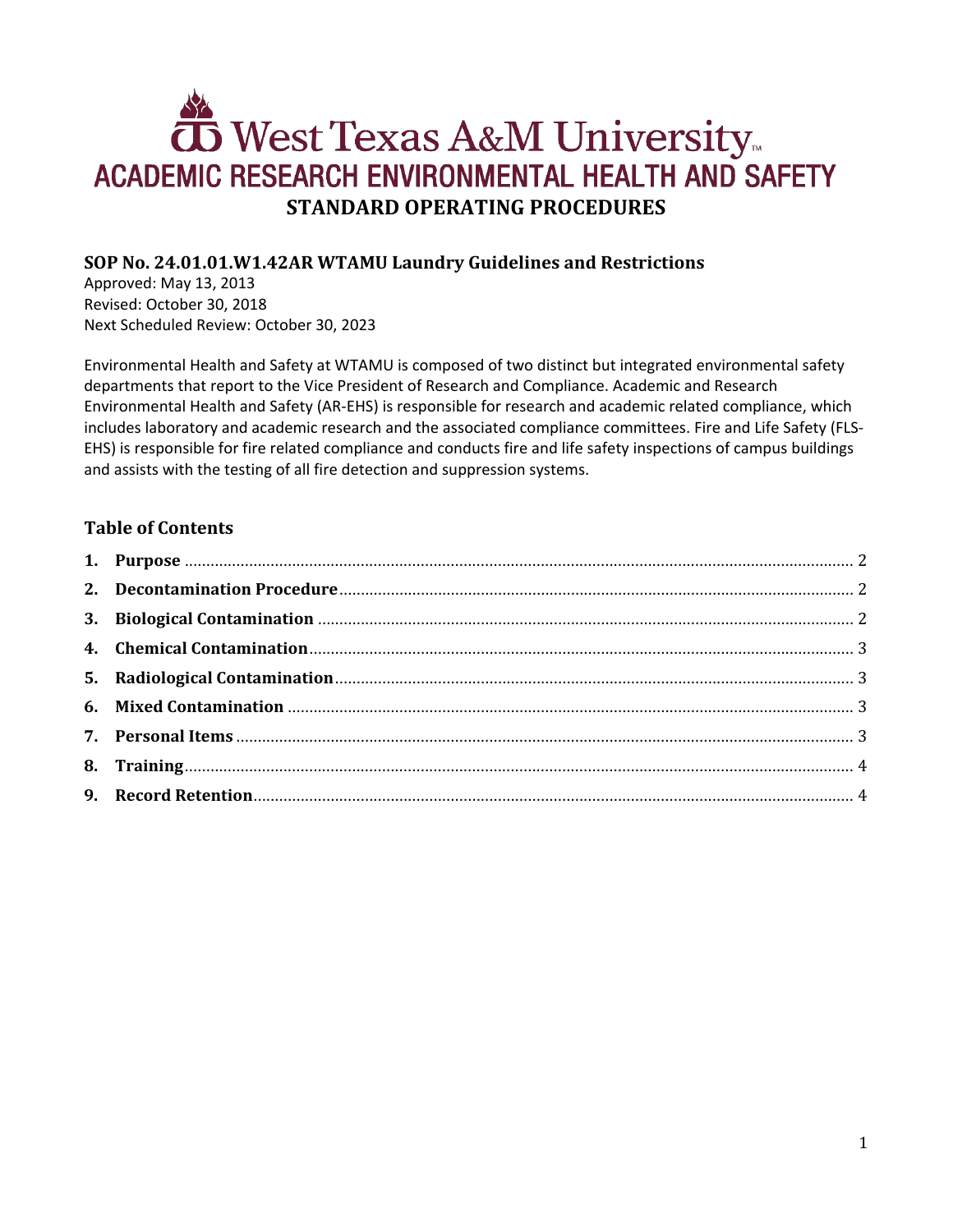# <span id="page-1-0"></span>**1. Purpose**

Reusable laboratory personal protective equipment (PPE) should be laundered regularly. There is always a risk that these items may become contaminated with chemical, biological, and/or radiological materials depending on the environment in which you work. Even if you suspect your laboratory items are **NOT contaminated, they should never be laundered at home**.

## <span id="page-1-1"></span>**2. Decontamination Procedure**

The following decontamination procedures are required prior to laundering **ANY** laboratory items that carry the possibility of contamination. Following these procedures help to ensure that the washer and dryer remain in proper working order; the washer, dryer, and subsequent loads are not at risk for contamination; and that we are following good environmental practices.

- *Disposable PPE should NOT be laundered in this facility.*
- *Items suspected to be highly contaminated with biological material should NEVER be laundered in this facility.*
- *Items suspected to be contaminated (in more than only a minute amount) with chemical materials that are hazardous should NEVER be laundered in this facility.*
- *Items suspected to be contaminated with any amount of radiological material should NEVER be laundered in this facility.*
- *-These items should be immediately bagged and labeled in an appropriate manner based on the contaminant.*

When in doubt, always contact EHS with any questions regarding appropriate handling of items and their disposal, 651-2270.

## <span id="page-1-2"></span>**3. Biological Contamination**

You are expected to know the biosafety level (BSL) classification of the organisms with which you work. PPE contaminated with biological material classified at the BSL-1 or BSL-2 level may be laundered in this facility. PPE suspected to be heavily contaminated with biological material at the BSL-1 or BSL-2 level should not be laundered here. Additionally, PPE contaminated with ANY biological material classified at the BSL-3 level or higher should never be laundered in this facility.

- $\triangleright$  BSL-1 contaminates decontaminate contaminated areas on the items using a disinfectant applied at the appropriate concentration and for the appropriate contact time (example 10% bleach, let sit for 10 minutes) or by autoclaving **PRIOR** to washing. If the items are possibly contaminated with biological material in spore form, they must be autoclaved **PRIOR** to washing.
- BSL-2 contaminates all items must be autoclaved **PRIOR** to washing. *Suggestion*: place clothing in a (dry) tray when autoclaving. Place a second tray in the autoclave and add water to this second tray.

Once items have been decontaminated, place them in the washing machine and add an appropriate High Efficiency detergent. In addition, you may add up to 1 cup of regular-strength bleach to the washer. If adding bleach, you must use the wash cycle marked 'WHITES' (See instructions for washer usage).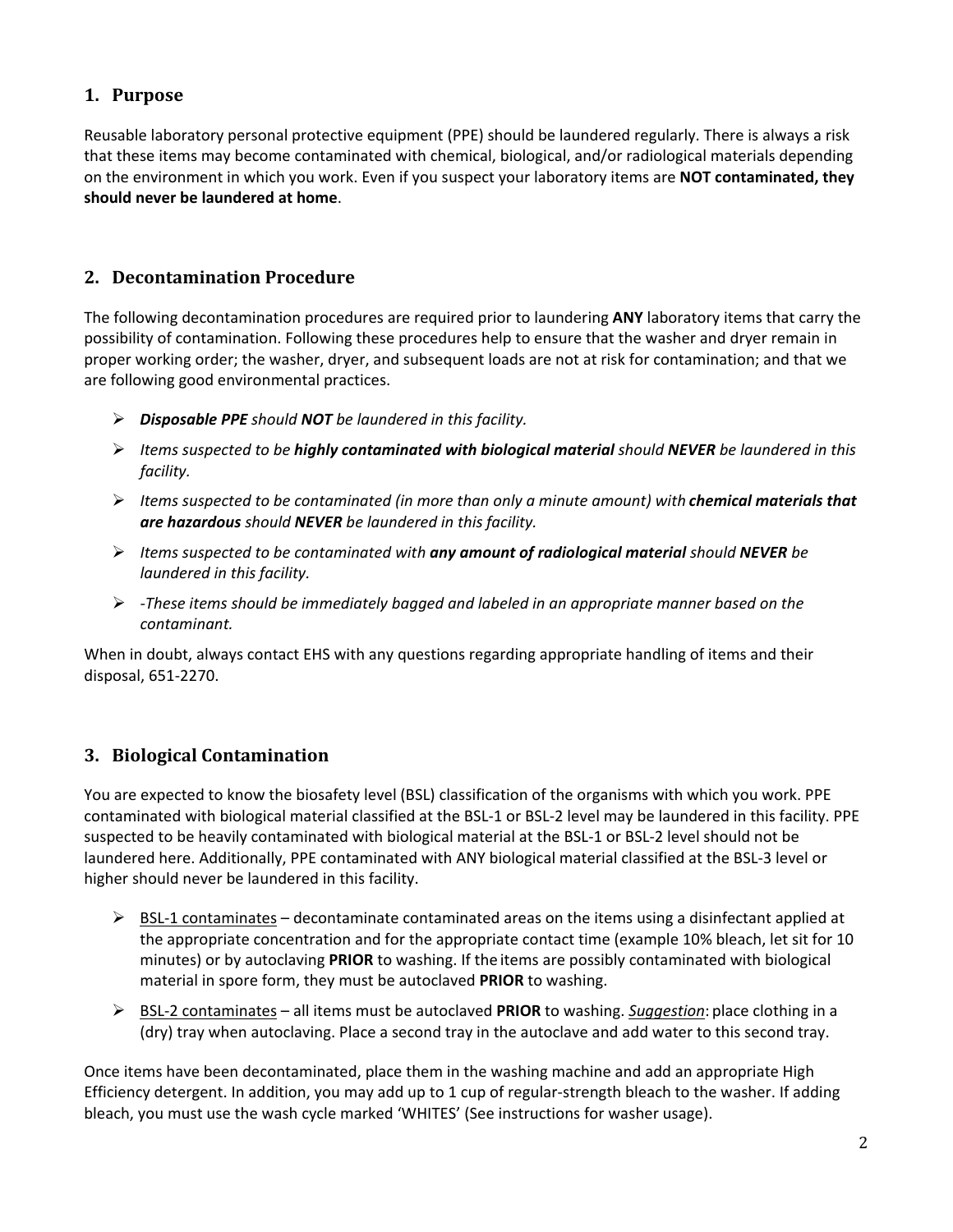# <span id="page-2-0"></span>**4. Chemical Contamination**

You are expected to have an understanding of the chemicals with which you work. The specific method of handling will depend upon the type of chemical contaminate and the amount of contamination. When in doubt, always contact EHS.

- $\triangleright$  Contamination with non-hazardous chemicals that do not pose a unique health or safety hazard items should be hand rinsed in the laboratory sink **PRIOR** to washing.
- $\triangleright$  Contamination with hazardous chemicals and/or those that pose a unique health or safety hazard items that contain only a minute amount of contamination should be hand rinsed in the laboratory sink **PRIOR** to washing. Items that contain more than a minute amount of contamination must be bagged and labeled appropriately for disposal. Please contact EHS for disposal.

Once items have been decontaminated, place them in the washing machine and add an appropriate High Efficiency detergent. In addition, you may add up to 1 cup of regular-strength bleach to the washer. If adding bleach, you must use the wash cycle marked 'WHITES' (See instructions for washer usage).

# <span id="page-2-1"></span>**5. Radiological Contamination**

Any items suspected to be contaminated with radiological material are **NOT** to be laundered in this facility as the potential for cross-contamination of the washer and dryer and of subsequent laundry loads is too great. If you suspect your items are contaminated with radiological material, you should contact the Radiation Safety Officer through EHS 651-2270.

## <span id="page-2-2"></span>**6. Mixed Contamination**

- $\triangleright$  Biological and chemical inactivate biological material using the steps outlined above prior to following chemical handling methods. If you are in doubt about the safety of autoclaving chemicals, please refer to the appropriate SDS.
- $\triangleright$  Biological and radiological follow the radiological contamination guidelines above, and let the Radiation Safety Officer know there is also the risk of biological contamination on the item, 651-2270.
- $\triangleright$  Chemical and radiological –follow the radiological contamination guidelines above, and let the Radiation Safety Officer know there is also the risk of chemical contamination on the item, 651-2270.

#### *Any users found laundering laboratory items that have not been appropriately decontaminated PRIOR to washing/drying will lose ALL privileges in this facility.*

## <span id="page-2-3"></span>**7. Personal Items**

Absolutely **NO PERSONAL ITEMS** may be laundered in this facility, **NO EXCEPTIONS**. Any users found laundering personal items will lose ALL privileges.

**WHY?** Because it is unsanitary and subjects you and others to unnecessary health risks! Although items should be decontaminated prior to washing, we cannot say with certainty that the washer/dryer will never become contaminated. Laundering your personal items in this facility not only puts you at risk of contaminating yourself,